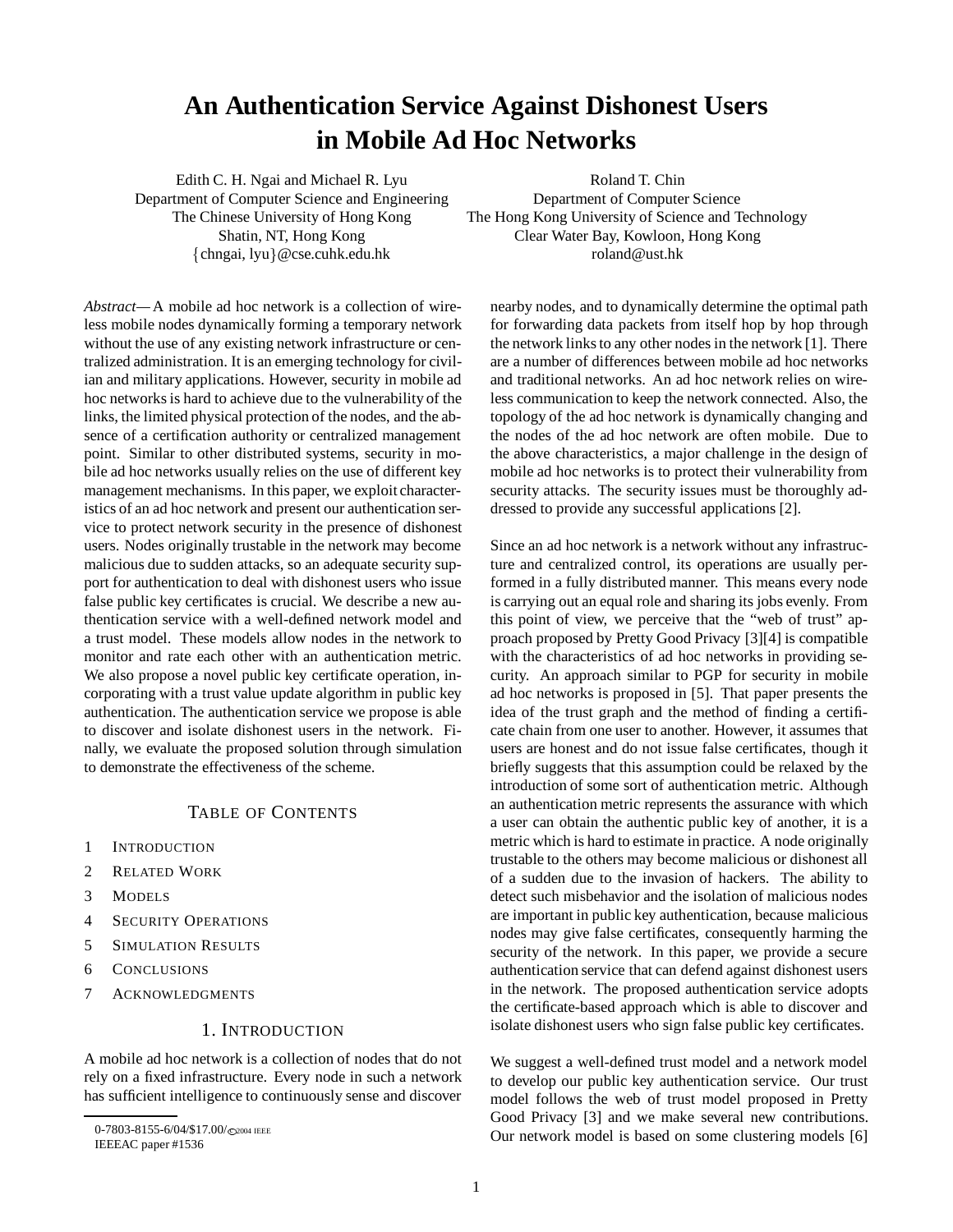in mobile ad hoc networks, upon which we propose a new mechanism to perform authentication. The work aims at providing a secure, scalable, and distributed authentication service that assures the correctness of public key certification from the attacks of dishonest users in an ad hoc network. The key features of our design are as follows. The system does not rely on any trusted third party. Authentication can be performed in a distributed manner, and new nodes can be introduced by any trustable nodes of the same group. Nodes in the network monitor each other's behavior and update their trust tables accordingly. Our public key management mechanism identifies dishonest users and malicious nodes that issue false certificates, and prevents them from introducing nodes later. These features provide secure and highly available authentication service in the ad hoc network, which is demonstrated through our experimentation.

The remaining of this paper is organized as follows: Section 2 discusses the related work on the current key management systems developed for ad hoc networks. Section 3 formalizes the system architecture, the network model and the trust model which lay the foundation for our design. In Section 4, we propose the security operations on the public key certification and the update of trust tables. Our new solution is evaluated through simulation and implementation, and the results are presented in Section 5. Finally, we conclude the paper in Section 6.

# 2. RELATED WORK

Public key certificates employed by applications are created by Certificate Authorities (CAs) that vouch for the binding of various attributes to a public key. Security requirements for CAs are important with an exploration of the wide range of attackers that can be mounted against CAs [7]. Popular network authentication architectures include X.509 standard [8] and Kerberos [9]. Another paper suggests making use of interoperation between many small, independent certificate authorities to build a global-scale public-key infrastructure [10]. However, ad hoc networks are infrastructure-less, and there is no centralized server for key managements. Hence, traditional solutions do not meet the requirements of mobile ad hoc networks. On the other hand, Pretty Good Privacy (PGP) [3][4] is proposed by following a web of trust authentication model. PGP uses digital signatures as its form of introduction. When any user signs for another user's key, he or she becomes an introducer of that key. As this process goes on, a web of trust is established. Another active research area is security function sharing [11], including a popular method for threshold secret sharing [12]. The basic idea is distributing the functionality of the centralized CA server among a fixed group of servers. Zhou and Hass [13] propose a partially distributed certificate authority that makes use of a  $(k, n)$  threshold scheme to distribute the services of the certificate authority to a set of specialized server nodes. Similar to the partially-distributed CA, the fully-distributed certificate authority proposed by Luo and Lu [14] extends the idea of the partially-distributed approach by distributing the certificate services to every node. Other solutions include the self-issued certificates proposed by Hubaux et. al. [5]. It issues certificates by users themselves without the involvement of any certificate authority.

As mentioned before, the authentication service we propose is based on a network model and a trust model. A mobile ad hoc network is an infrastructureless network that contains mobile units with a limited transmission range. Mobile hosts communicate with each other by relaying packets from one node to other nodes when their distance is long in comparison with the transmission range. Hierarchical organization of a network is a well-studied subject in many distributed systems. In ad hoc networks, partitioning the nodes into groups or clusters is a similar function. Clustering has been proven effective in minimizing the amount of storage for communication information, and in optimizing the use of network bandwidth. One class of existing clustering algorithms is based on independent dominating sets of graphs. Weight based clustering algorithms, on the other hand, are proposed in [15]. These algorithms define a vertex with an optimal weight within its neighborhood as a clusterhead, and the neighborhood of the clusterhead as a cluster. The weight idea is generalized in [16], such that any meaningful parameter can be used as the weight to best exploit the network properties. Recent work is also performed on cluster formation such that a node is either a clusterhead or is at most  $d$  hops away from a clusterhead [17]. A weakly-connected dominating set approach is proposed for clustering ad hoc networks in [18]. Finally, a zonal algorithm for clustering ad hoc networks is proposed in [6] to divide the network into different regions and make adjustments along the borders of the regions, producing a weaklyconnected dominating set of the entire graph.

Our trust model follows a web of trust approach [19], in which any user can act as a certifying authority. The web of trust model is a cumulative trust model such that certificates may be trusted directly, through back-tracking a chain to a directly trusted root certificate, or by a group of introducers. Since our trust model does not have any trusted root certificate, it relies on direct trust and groups of introducers in the certification. This model uses digital signatures as its form of introduction. Any node can sign another node's public key with its own private key to establish a web of trust. Authentication in an ad hoc network without centralized certificate authorities generally depends on a path of trusted intermediaries. To evaluate the trusts from the recommendation of other reliable entities, the relying node should be able to estimate their trustworthiness. Many metrics have been proposed to evaluate the confidence afforded by different paths. One of the proposed metrics represents a set of trust relationship by a directed graph [20]. It introduces the semantics of direct trust values different from those of recommendation trust values. It shows that different values can be combined into a single value by considering the opinions from the respective recommending entities. Another metric is used in PGP, which has three levels of trust, including Complete trust, Marginal trust,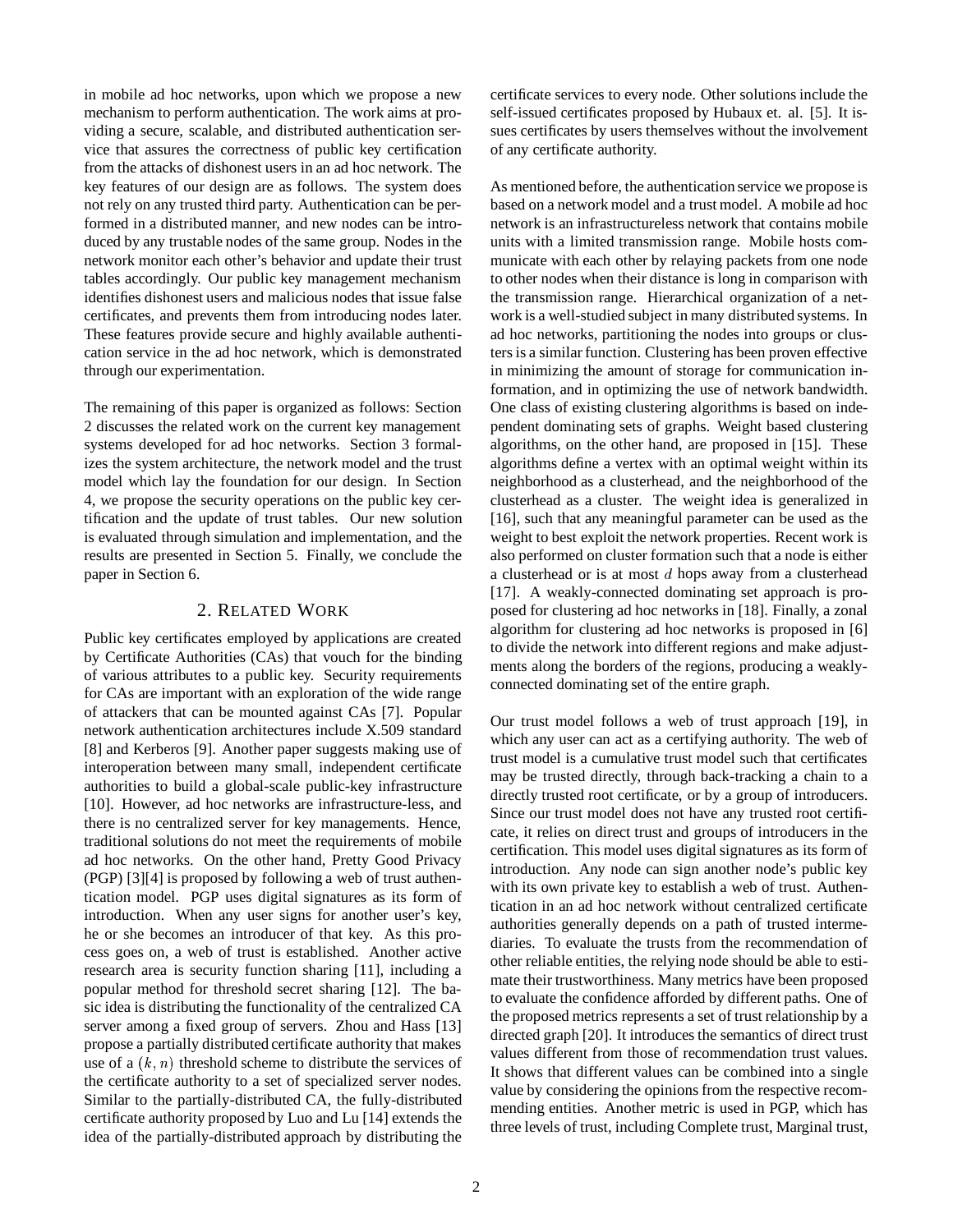and Notrust [21]. This approach requires one Completely trusted signature or two Marginally trusted signatures to establish a valid key [22]. Another paper explores the use of multiple paths to redundantly authenticate a channel. It focuses on two notions of path independence, the disjoint paths and the connective paths, which seem to increase assurance in the authentication [23]. Finally, a distributed trust model is proposed based on recommendations in [24]. This model uses discrete levels of trust, developing an algorithm for calculating trust and using values in recommendations.

# 3. MODELS

In this section, we describe the system model of our authentication service in mobile ad hoc networks. We present the architecture of our authentication service, and discuss its network model and trust model in detail.

### *Architecture*

Our authentication service aims at providing secure public key certification despite the presence of dishonest users in the network. Dishonest users can be a node which issues false certificates to the other nodes. To deal with the problem, we design our authentication service as clustering- and trustbased. The clustering-based network model gives advantages on the behavior monitoring among the nodes. The monitoring power of the nodes in mobile ad hoc networks is usually limited to their neighboring nodes, so nodes in the same cluster have relatively higher monitoring power with their short distances. With this feature, we assume that any node can monitor and obtain public keys of the nodes in the same group accurately unless they are compromised in a sudden attack. Apart from the clustering model, we define a trust value as an authentication metric for indicating assurance. The chance for obtaining a correct public key certification increases if the node signs the certificate with a high trust value. The clustering model and the trust value alone are not enough to prohibit dishonest users because a node with a high trust value can still suddenly become malicious when it is attacked. Therefore, we design each public key request on a new node with multiple replies, so that conclusion can be made on the basis of a majority votes. This operation improves the security for obtaining a correct public key and helps to discover dishonest users in the network. The trust value of the dishonest user will be reduced, so malicious nodes will be isolated in our authentication service.

Figure 1 shows the architecture of our authentication service. Altogether there are four layers in this architecture, including the mobile hosts, the network model, the trust model, and the security operations. A mobile ad hoc network contains a large amount of mobile hosts, each with a transmission range that is relatively small to the network size. We divide the network into different regions, with nodes in the same region forming a cluster. A cluster, or as we call it, a group, is a connected sub-network usually with a smaller diameter. We define two kinds of trust relationship in the clustered network, including the trust relationship of two nodes within the same group and the trust relationship of two nodes in different groups. The security operations are performed at the highest layer. These operations include public key certification and trust value update, which will be presented in Section 4.



**Figure 1**. Architecture of Our Authentication Service

## *The Network Model*

As a mobile ad hoc network is an infrastructureless wireless communication network that requires only mobile units to form the network; it can involve a great number of mobile units, each with a transmission range. Each mobile unit can only communicate directly with other subscriber units in the same range. An important feature in the mobile ad hoc network is multi-hopping, which is the ability of the mobile units to relay packets through radios from one another without the use of base stations. Obtaining a hierarchical organization of a network is a well-known and well-studied problem in distributed computing. In the case of ad hoc networks, partitioning the nodes into groups or clusters is equally important. Clustering has been proven effective in minimizing the amount of storage for communication information and in optimizing the use of network bandwidth.

In addition to efficiency, we believe clustering improves the security of a network. In a mobile ad hoc network which lacks a centralized server for management and monitoring, security measure relies on individual nodes to monitor each other. However, the direct monitoring capability is normally limited to the neighboring nodes. On the other hand, nodes clustering together allow the monitoring work to proceed more naturally, so as to improve the overall network security. In this paper, we propose an authentication service in the mobile ad hoc network with the use of trust and clustering techniques.

There are a number of existing solutions for clustering in ad hoc networks. In our design, we divide the network into different regions with a similar number of hosts in each region, as shown in Figure 2. Nodes clustered together in the same region form a group and are assigned a unique group ID. We adopt the zonal algorithm for clustering ad hoc networks [6] in our network model. The zonal distributed algorithm partitions the network into different regions by an asynchronous distributed algorithm for finding a minimum spanning tree (MST). The execution of the MST algorithm terminates when the size of components in the tree reaches a value  $x$ , which is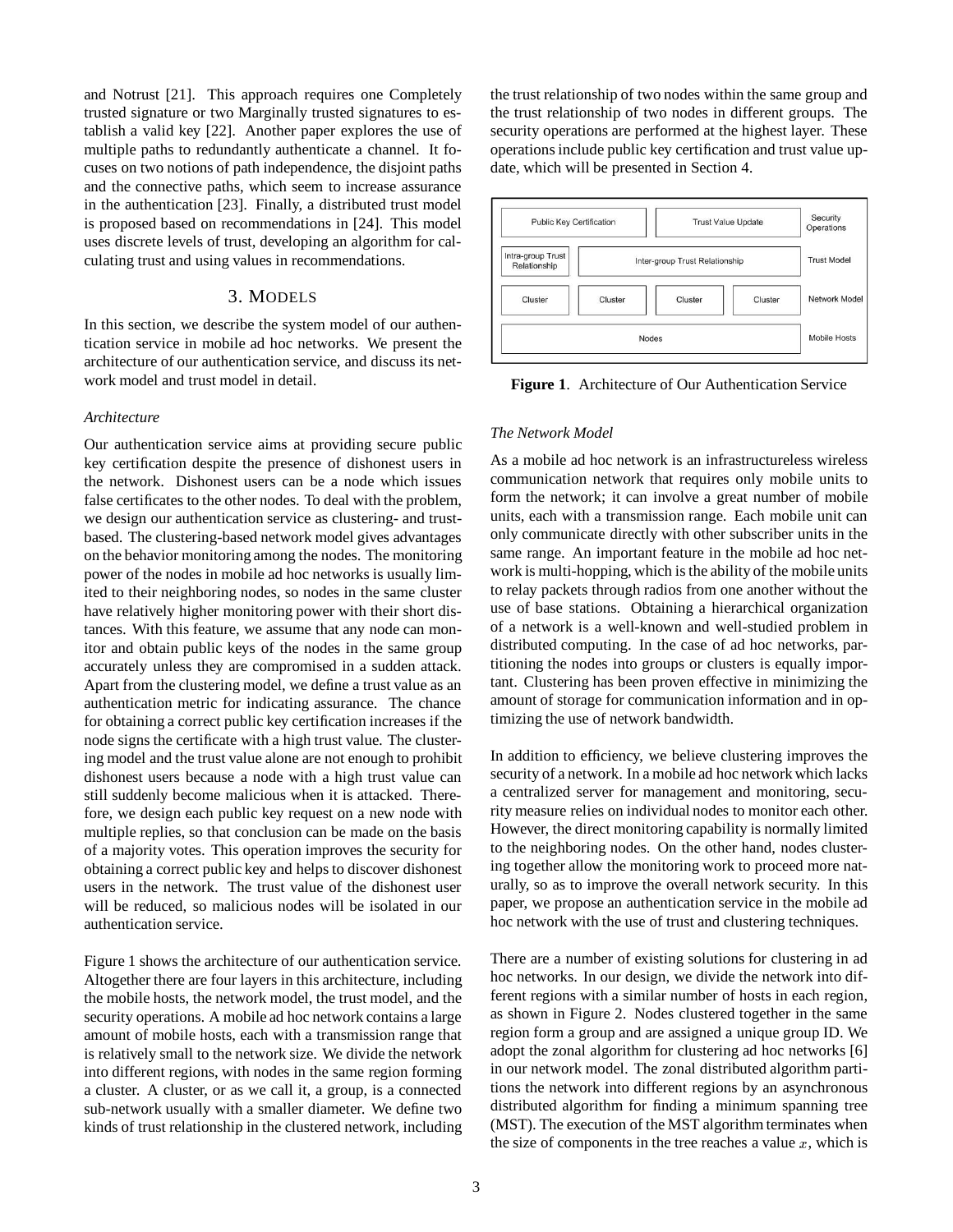the maximum group size in our network model. Once the network is divided into regions and a spanning tree is determined for each region, it computes the weakly connected dominating sets of the regions. Finally, it fixes the borders of different regions by including some additional nodes from the borders of the regions. We assume that nodes in the network can know the group another node belongs to by exchanging messages.



**Figure 2**. The Network Model

# *The Trust Model*

Authentication in a network usually requires participation of trusted entities. Since a mobile ad hoc network has no centralized server for trust and key management, we define a fully distributed trust management algorithm to maintain network security. In our trust model, any user can act as a certifying authority. Any node can sign the public key certificate of another node in the same group upon request. As mentioned in the last sub-section, we assume a node can obtain and store the correct public key of the nodes in the same group. Also, a node can observe and give a trust value to each of its group members by some monitoring components. We define a trust value as an authentication metric, which represents the assurance with which a requesting node  $s$  can obtain the correct public key of a target node  $t$ . Each node in the network should have a trust table for storing the trust values and public keys of the nodes that they know in the network.

In our authentication service, when a node  $s$  wants to obtain the public key of another node  $t$ , it checks which group node  $t$  belongs to. Then, it looks up its trust table to find the first  $k$  nodes that belong to the group of node  $t$  with the highest trust values. Node  $s$  then selects these  $k$  nodes as introducers and sends them request messages on the public key of node t. Introducers are the nodes in the same group of the target node

 $t$  and are trusted by the requesting node  $s$ . To evaluate the trusts from the recommendation of other reliable entities, a relying node should be able to estimate their trustworthiness. Many metrics have been proposed to evaluate the confidence afforded by different paths. In our trust model, we define the authentication metric as a continuous value between 0.0 and 1.0. This authentication metric, or trust value, from one node to another is assigned and stored in a subjective and localized way. A trust value  $V_{i,j}$  represents the level of trust from node i to node *j*. The higher the value represents, the more node  $i$ trusts node  $j$ , and vice versa.

With consideration to our network model, we define two types of trust relationship, including the direct trust relationship and the recommendation trust relationship in our trust model, as shown in Figure 3. The direct trust relationship represents the trust relationship between two nodes in the same group, while the recommendation trust represents the trust relationship between nodes of different groups. We apply the formula for combination of values from the direct trust and recommendation trust approach [20].

The first formula computes the trust relationship:

$$
V_1 \bigodot V_2 = 1 - (1 - V_2)^{V_1} \tag{1}
$$

This formula can be used to calculate value of the new recommendation path. It is a result of the computation of the direct trust values and the semantics of the recommendation trust values. In our model, a new recommendation path involves a recommendation trust relationship between a relying node and an introducer, and a direct trust relationship between the introducer and the new node. Based on the above relationships, the formula is appropriate for our occasion.

Another formula combines values of different trust relationships:

$$
V_{com} = 1 - \Pi_{i=1}^{m} \left( \Pi_{j=1}^{n_i} (1 - V_{i,j}) \right)^{\frac{1}{n_i}}
$$
(2)

This formula is used for drawing a consistent conclusion when there are several derived trust relationships of the same trust class between two entities. This can be applied in our model as well. It is because a relying node asks for multiple introducers, instead of only one, for signing public key certificates of a new node.

# 4. SECURITY OPERATIONS

Our authentication service takes a certificate-based approach. If user *i* believes a given key belongs to user  $t$ , it can issue a public key certificate  $t$ . When node  $s$  wants to get the public key of node  $t$ , it requests the public key certification of node t from some trustworthy nodes. Node s sends a request messages to some nodes that belong to the group of node  $t$ with high trust values in  $s$ 's view. These nodes which sign the public key certificates of node  $t$  are called introducers.

The security operations are divided into two parts, including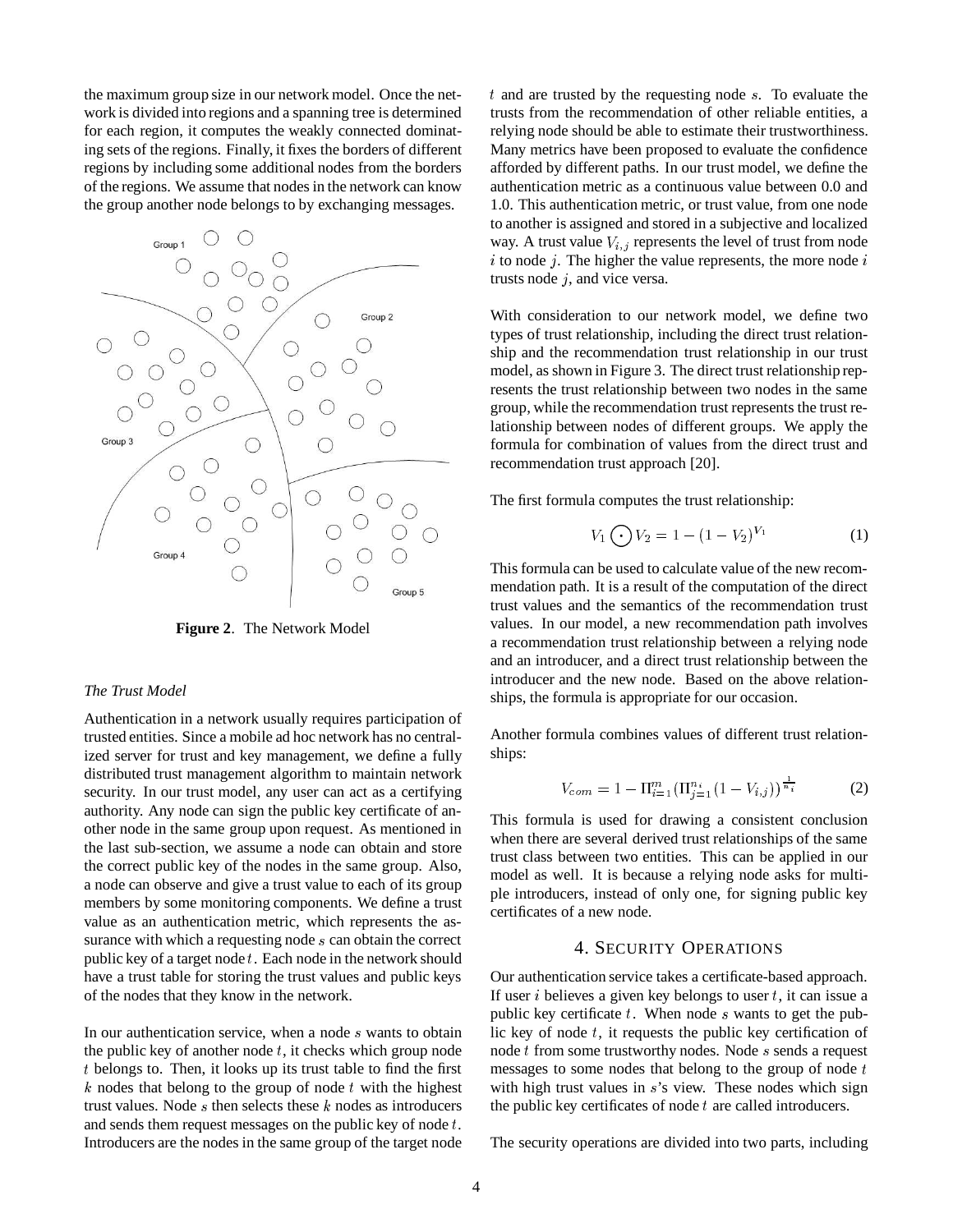

**Figure 3**. The Trust Model

the public key certification and the trust value update. Figure 4 shows the security operations of a requesting node  $s$ . When node  $s$  wants to obtain the public key of node  $t$ , it selects a certain number of nodes that it trusts as the introducers. These introducers should be in the same group of node  $t$ , so they can provide the public key and the trust value of node  $t$ accurately. Then, node  $s$  sends the request for the public key certificate to all the selected introducers. After node s collects all the replies, it compares the received public key certificates and establishes the public key of node  $t$  following the majority votes. If a malicious introducer providing a false public key certificate of node  $t$  is discovered, it will be isolated by the reduction of its trust value to zero. Finally, the trust value of node  $t$  will be calculated and inserted into the trust table of node . Detailed operations on public key certification and trust value update will be presented in the following subsections.

#### *Public Key Certification*

Authentication in our network relies on the public key certificates signed by some trustable nodes. Let  $s$  be the node requesting a public key of a target node  $t$ . Node  $s$  has to ask for public key certificates signed by some introducing nodes,  $i_1, i_2, \ldots, i_n$ , as shown in Figure 5. Every node is able to request public key certificates of any other new nodes. However, nodes in the same group are assumed to know each other by means of their monitoring components and the short distances among them. With the above assumptions, we focus on the public key certification where  $s$  and  $t$  belong to different groups. Nodes which are in the same group with  $t$  and have already built up a trust relationship with  $s$  can be the introducers. The requesting node  $s$  selects a certain number of



**Figure 4**. Security Operations

nodes with the highest trust values as introducers and sends them request messages. The introducers  $i_1, i_2, \ldots, i_n$ , after receiving the messages, will reply with the public key of the target node  $t$ . In addition to the public key of  $t$ , the trust values of t are included as well. These values from  $i_1$ ,  $i_2$ ,  $\ldots$ ,  $i_n$  will be used for calculating the final trust value of t in s when all the reply messages are received. The reply messages should be signed with the introducers' private keys to make the certificates valid.

Table 1 shows the operations of  $s$  on obtaining public key certificates of  $t$ . To request the public key of  $t$ ,  $s$  first looks up the group ID  $\varphi_t$  of node t. Then, it sorts the trust values that belong to  $\varphi_t$  and selects the nodes with the highest trust values as the introducers  $i_1, i_2, \ldots, i_n$  and sends them request messages. After collecting the reply messages encrypted by introducers' secret keys, *s* decrypts the messages with the corresponding public keys. Next, it compares the public keys obtained from the reply messages and concludes the public key of  $t$  as the one with the majority votes. It reduces the trust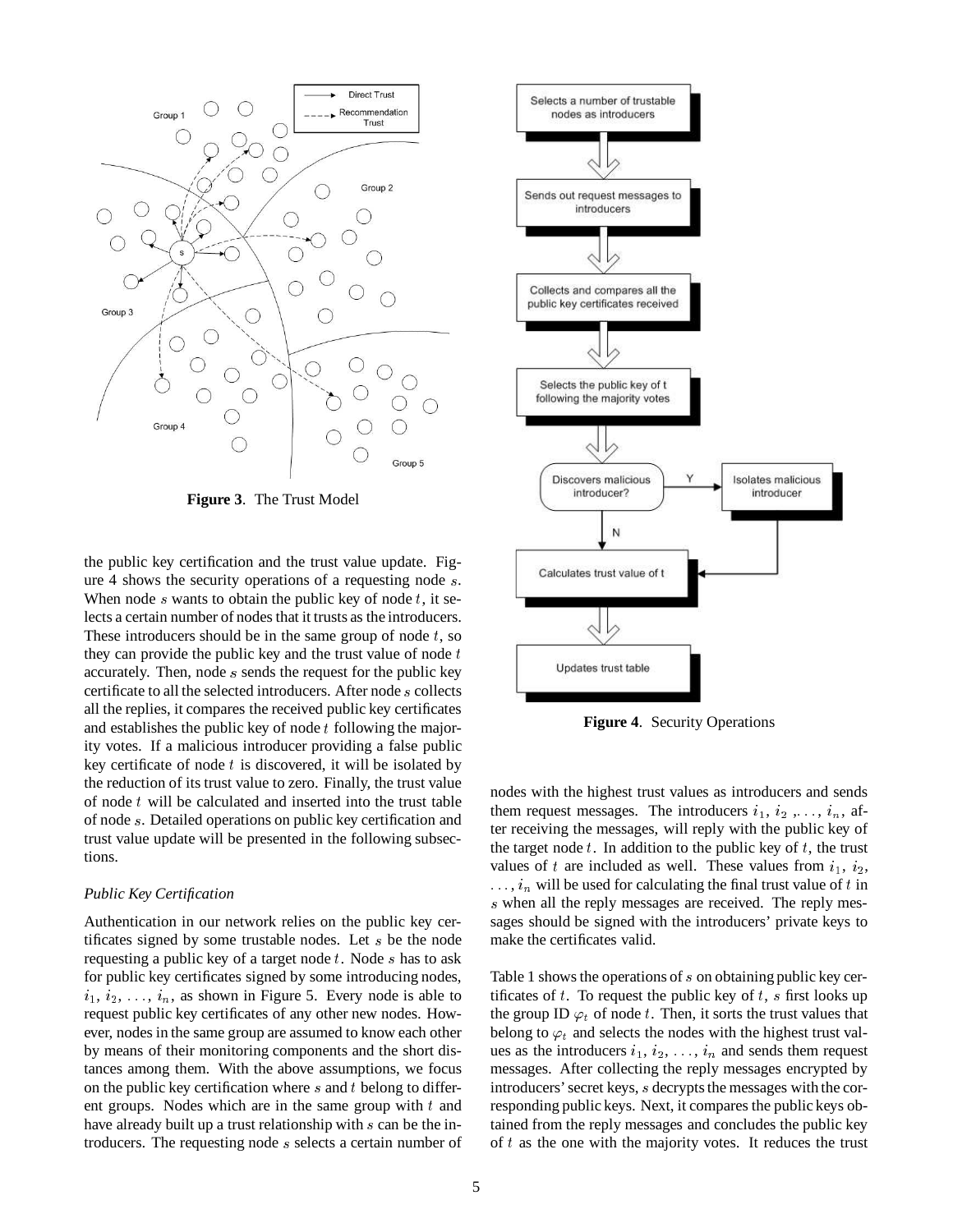

**Figure 5**. Public Key Certification

values of the nodes which do not agree with that public key, so as to avoid selecting these assumed dishonest nodes as introducers in the future. Finally, *s* calculates and updates the trust value of  $t, V_t$ .

#### *Trust Value Update*

After collecting and decrypting the reply messages, the relying node obtains the trust values from different introducers  $i_k$ to . These values can be used to calculate the ultimate trust value  $V_t$  of t in the view of s as shown in Figure 6.



**Figure 6**. Trust Value Update

In this figure,  $s$  denotes the requesting node, and  $t$  denotes

**Table 1.** Operations of Node s in Public Key Certification

1. Looks up the group ID of  $t, \varphi_t$ . 2. Sorts the trust values of nodes belonging to group  $\varphi_t$ in the trust table. Let  $i_1, i_2, \ldots, i_n \in I$ , where  $i_1, i_2, \ldots$  $i_n$  denote nodes with the highest trust values in group  $\varphi_t$ . 3. Sends request messages to nodes in . 4. Collects the reply messages  $m \in M$  from  $i_1, i_2, \ldots, i_n$ , where  $m = \{Pk_t, V_{i_k,t}, \ldots\} Sk_{i_k}$ .  $Pk_t$  denotes the public key of node t,  $V_{i_k,t}$  denotes the trust value from  $i_k$  to t, and  $Sk_{i_k}$  denotes the secret key of  $i_k$ . The reply message

is signed by the secret key of  $i_k$ ,  $Sk_{i_k}$ . 5. Compares the public keys received and follows the majority votes. Let  $i_{good} \in I_{good}$  and  $i_{bad} \in I_{bad}$ , where  $i_{good}$  are the nodes thought to be honest (that agree on  $Pk_t$  with the majority) and  $i_{bad}$  are the remaining nodes that are thought to be dishonest.

6. Reduces the trust values of  $i_{bad}$  to zero. Computes and updates the trust value of  $t$ ,  $V_t$ , with these formulae:

$$
V_{s,i_k,t} = V_{s,i_k} \bigodot V_{i_k,t} = 1 - (1 - V_{i_k,t})^{V_{s,i_k}}
$$
 (3)

and

$$
V_t = 1 - \Pi_{k=1}^n (1 - V_{s,i_k,t}), \qquad (4)
$$

where  $i_k$  denotes the nodes in  $I_{good}$  and n denotes the number of nodes in  $I_{q \circ q}$ .

the target node whose public key is requested by  $s$ . Nodes  $i_1$ ,  $i_2, \ldots, i_n$  are the introducers that reply to s with consistent public keys of t.  $V_{s,i_1}, V_{s,i_2}, \ldots, V_{s,i_n}$  denote trust values from *s* to the introducers  $i_1, i_2, \ldots, i_n$ , while  $V_{i_1,t}, V_{i_2,t}$ ,  $\ldots, V_{i_n,t}$  denote trust values from the introducers  $i_1, i_2, \ldots,$  $i_n$  to t. Each  $V_{s,i*}$  and  $V_{i*,t}$  form a pair to make up a single trust path from  $s$  to  $t$ . To compute a new trust relationship from  $s$  to  $t$  of a single path, we apply the following formula:

$$
V_{s,i_k,t} = V_{s,i_k} \bigodot V_{i_k,t} = 1 - (1 - V_{i_k,t})^{V_{s,i_k}}
$$
 (5)

This calculates the new recommendation trust relationship from s to t via the introducer  $i_k$ . With this formula, we can calculate the *n* different trust values from  $s$  to  $t$  via these  $n$ introducers on different paths. The result values are usually different, so one has to find a way to draw a consistent conclusion. Actually, the different values do not imply a contradiction. On the contrary, they can be used as collective information to compute a combined value. The following formula can thus be applied:

$$
V_t = 1 - \Pi_{k=1}^n (1 - V_{s,i_k,t}), \tag{6}
$$

where  $n$  denotes the number of paths.

This formula combines trust values  $V_{s,i_k,t}$  of different paths to give the ultimate trust value  $V_t$  of t. This ultimate trust value  $V_t$  represents the trust value of t in the view of s after the public key certification. This value contains information of trust relationships from  $s$  to different introducers, and from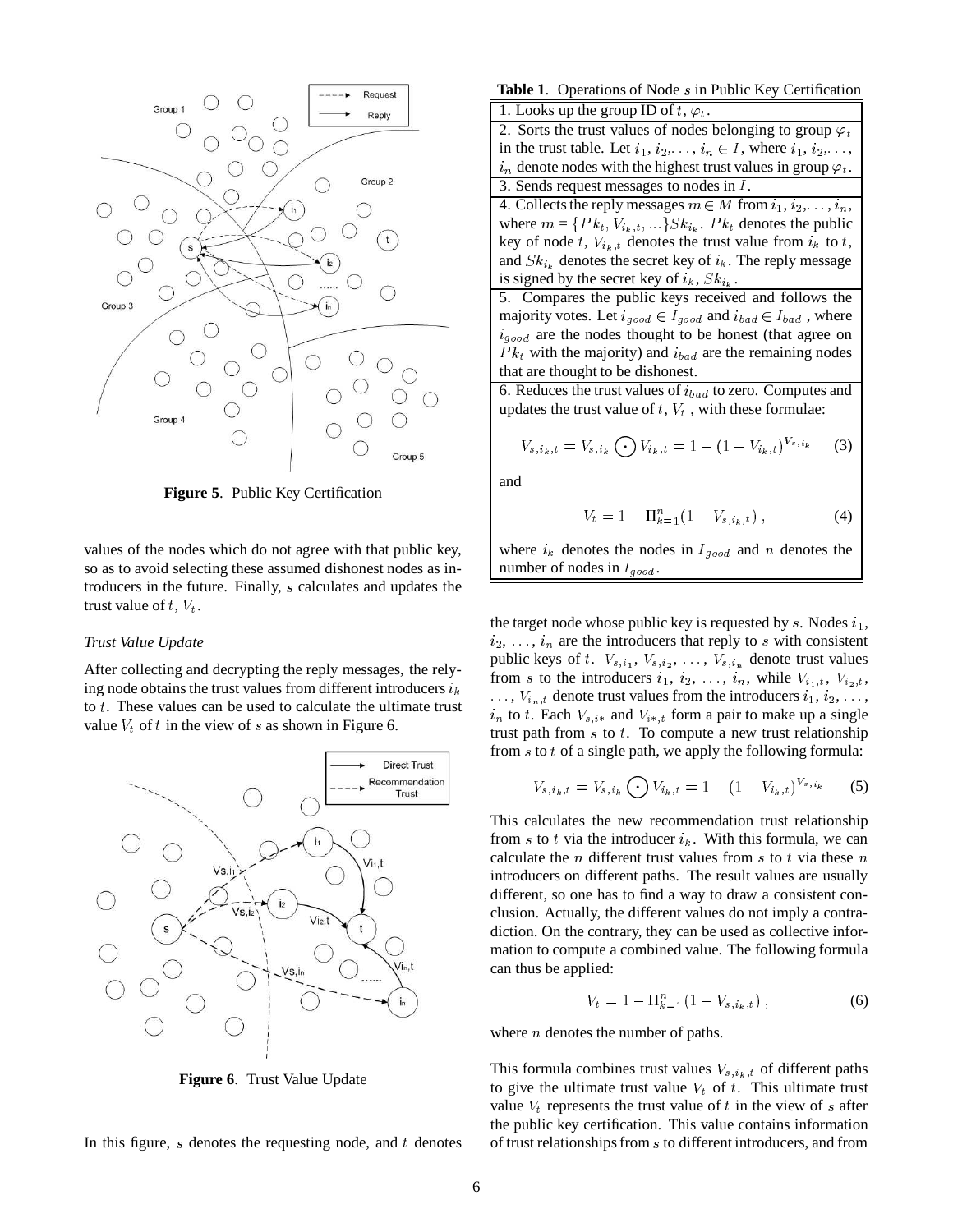these introducers to  $t$ . Finally, this value will be inserted to the trust table of s. If  $V_t$  is high, it indicates that t can be a possible introducer when  $s$  requests public keys for other nodes that belong to the same group as  $t$  in the future.

## 5. SIMULATION RESULTS

We implemented our design in the network simulator Glomosim [25]. We evaluate the performance of our system in suppressing false public keys in the replies. The simulation is used to evaluate the successful rate, failure rate and unreachable rate on the requests of public key certificates. The successful rate is the percentage of public key requests that are made in which the relying nodes are able to establish correct public keys from the replies. The failure rate is the percentage of public key requests that are made where the relying nodes establish false public keys from the replies. The unreachable rate is the percentage of requests that cannot be made successfully because no introducer can be found in the network.

We simulate a network that contains 100 nodes divided into 5 groups. Table 2 details the parameters used in our simulations. At initialization, the network is assigned a certain percentage  $p$  of trustable nodes and a certain percentage  $m$  0.1000 of malicious nodes. The maximum number of introducers selected in each request is 3. At least one introducer should give a valid reply in a successful public key certification. The simulation runs for 45000 sec. and a total of 4000 public key requests are sent out from different nodes.

| Net work                                 |                  |
|------------------------------------------|------------------|
| No. of nodes                             | 100              |
| No. of groups                            | 5                |
| % of trustable nodes at initialization   | р                |
| % of malicious nodes                     | $\boldsymbol{m}$ |
| Mobility                                 | $0-10m/s$        |
| Public Key Request                       |                  |
| Max. no. of introducers for each request | 3                |
| Min. no. of replies for each request     |                  |
| Simulation                               |                  |
| Time                                     | 45000s           |
| No. of query cycles                      | 40               |
| No. of requests per cycle                | 100              |

**Table 2**. Simulation Parameters

## *Evaluation on Ratings to Periods of Time*

Figure 7 shows the successful rate, failure rate, and unreachable rate on requests for public keys with the percentage of malicious nodes at initialization fixed at 70% and the percentage of trustable nodes at initialization fixed at 40%. The ratings are shown in four different periods of time to demonstrate the changes. Each period of time involves 1000 public key certificate requests. After the first 1000 requests, the successful rate is the lowest and the failure rate is the highest among the four periods. This is mainly because 70% of nodes become malicious in the network initially, replying with false public key certificates, but they are not yet discovered. After a certain number of requests, more nodes discover their misbehavior and lower their trust values. These malicious nodes have a much lower chance of being selected as introducers afterwards, so the successful rate rises and the failure rate drops in the following periods. Finally, all the ratings keep steady after most of the malicious nodes are discovered.



**Figure** 7. Ratings to Number of Requests with  $p=40\%$  and  $m = 70%$ 

## *Evaluation on Ratings to Malicious Nodes*

In these experiments, we evaluate different ratings relative to the percentage of malicious nodes in the network with the percentage of trustable nodes at initialization fixed at 30% and 60% respectively. Figure 8 and Figure 9 show the successful rate, failure rate, and unreachable rate in the network with the percentage of malicious nodes varies from 0% to 100%.

We find that the successful rate is high at the beginning and remains at over 50% until the percentage of malicious nodes reaches 80%. The failure rate keeps at a quite low level even when the percentage of malicious nodes in the network is high. However, the unreachable rate can be pretty high especially when there are a lot of malicious nodes in the network. The high unreachable rate is due to the fact that most of the malicious nodes are identified, so the requesting nodes cannot find any reliable introducers from which to request public key certificates. In comparing the two figures, the performance of Figure 9 is better than that of Figure 8, showing a relatively higher successful rate and a lower unreachable rate. This is because a larger set of introducers can be selected with a higher number of trustable nodes at initialization in Figure 9. However, the failure rate in Figure 9 is higher than that of Figure 8.

#### *Evaluation on Ratings to Trustable Nodes at Initialization*

In this experiment, we compare the relationship among different ratings to the percentage of trustable nodes at initializa-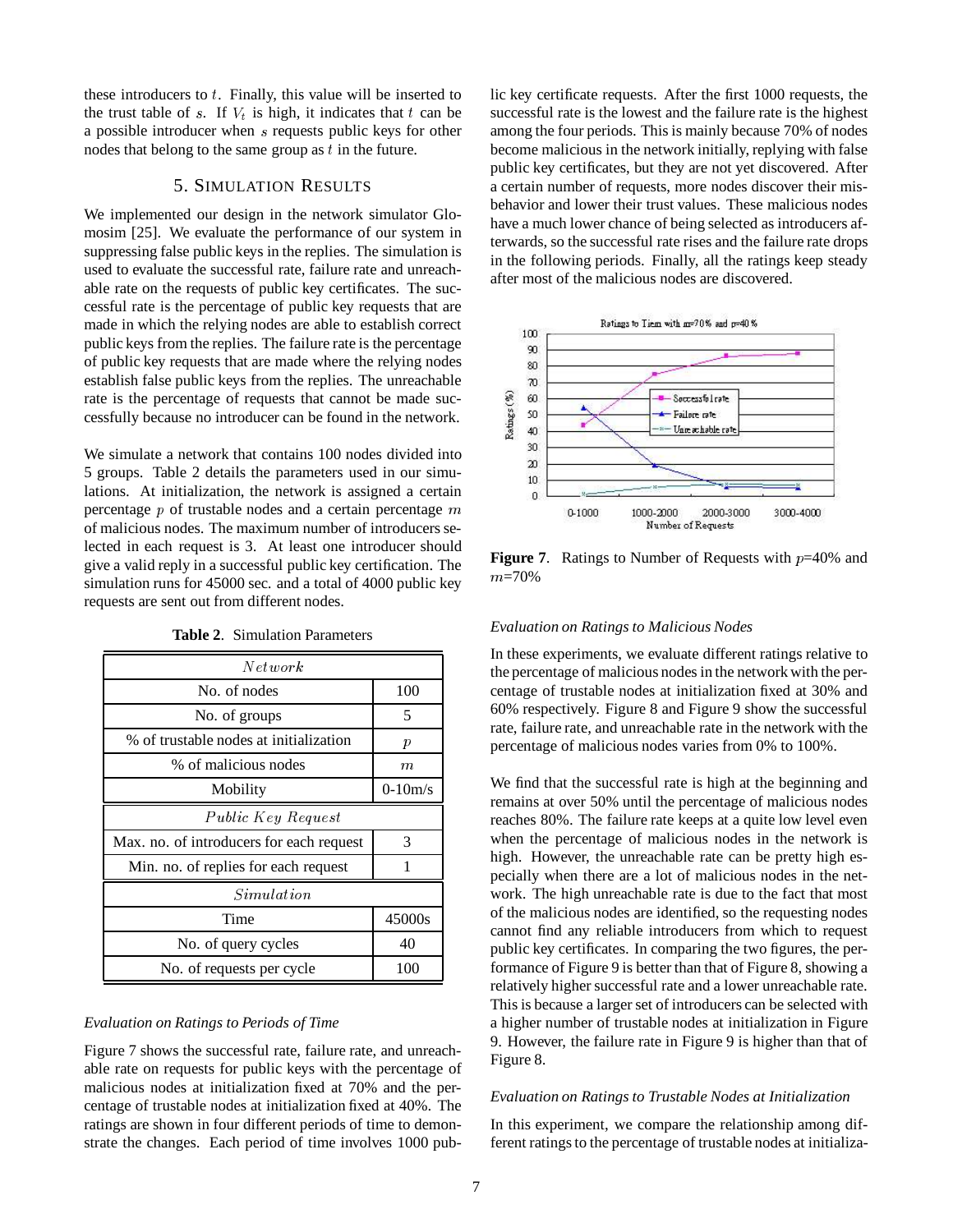

**Figure 8.** Ratings to % of Malicious Nodes with  $p=30%$ 



**Figure 9.** Ratings to % of Malicious Nodes with  $p=60\%$ 

tion with the percentage of malicious nodes fixed at 30% and 70% respectively. Figure 10 and Figure 11 show the successful rate, failure rate, and unreachable rate with the percentage of trustable nodes varying from 0% to 100% in the network. From these figures, we observe that the successful rate rises with the increase in the percentage of trustable nodes at initialization. The increase in the successful rate is mainly due to the increased number of trustable nodes that can be selected as introducers. Similarly the unreachable rate drops with the increase in the percentage of trustable nodes at initialization. Both figures show that the successful rate remains steady after the percentage of trustable nodes at initialization reaches 40%. This implies that nodes are able to find enough number of trustable introducers to request public key certificates after  $p$  reaches a certain value.

The successful rate in Figure 10 is higher than that in Figure 11 because it contains a lower percentage of malicious nodes. The network has a higher chance of receiving false public key certificates from dishonest introducers with a high percentage of malicious nodes. This also explains the failure rate in Figure 11 is higher than that in Figure 10.



**Figure 10.** Ratings to % of Trustable Nodes with  $m=30\%$ 



**Figure 11.** Ratings to % of Trustable Nodes with  $m=70\%$ 

#### *Comparison with the PGP Approach*

In this experiment, we compare different ratings of the authentication service we proposed with the Pretty Good Privacy (PGP) approach. Again, these ratings include the successful rate, failure rate, and unreachable rate. We fix the number of trustable nodes at initialization at 60% and vary the percentage of malicious nodes from 0% to 100%. We try to compare our authentication service with the approach applying Pretty Good Privacy [22] in the ad hoc network. In the PGP approach, a user  $u$  verifies the public key of another user  $v$  by finding a certificate chain from  $u$  to  $v$  in their local certificate repository.

Figure 12 compares the successful rates between the two mechanisms. In the PGP approach, a node finds a trust path for public key certification. If any nodes on the trust path are dishonest, the relying node will get a false public key certificate in the reply. If our authentication service is applied, a node selects introducers only if the nodes are with high trust values. These nodes usually give high assurance on the public key and trust value of the target node. Also, dishonest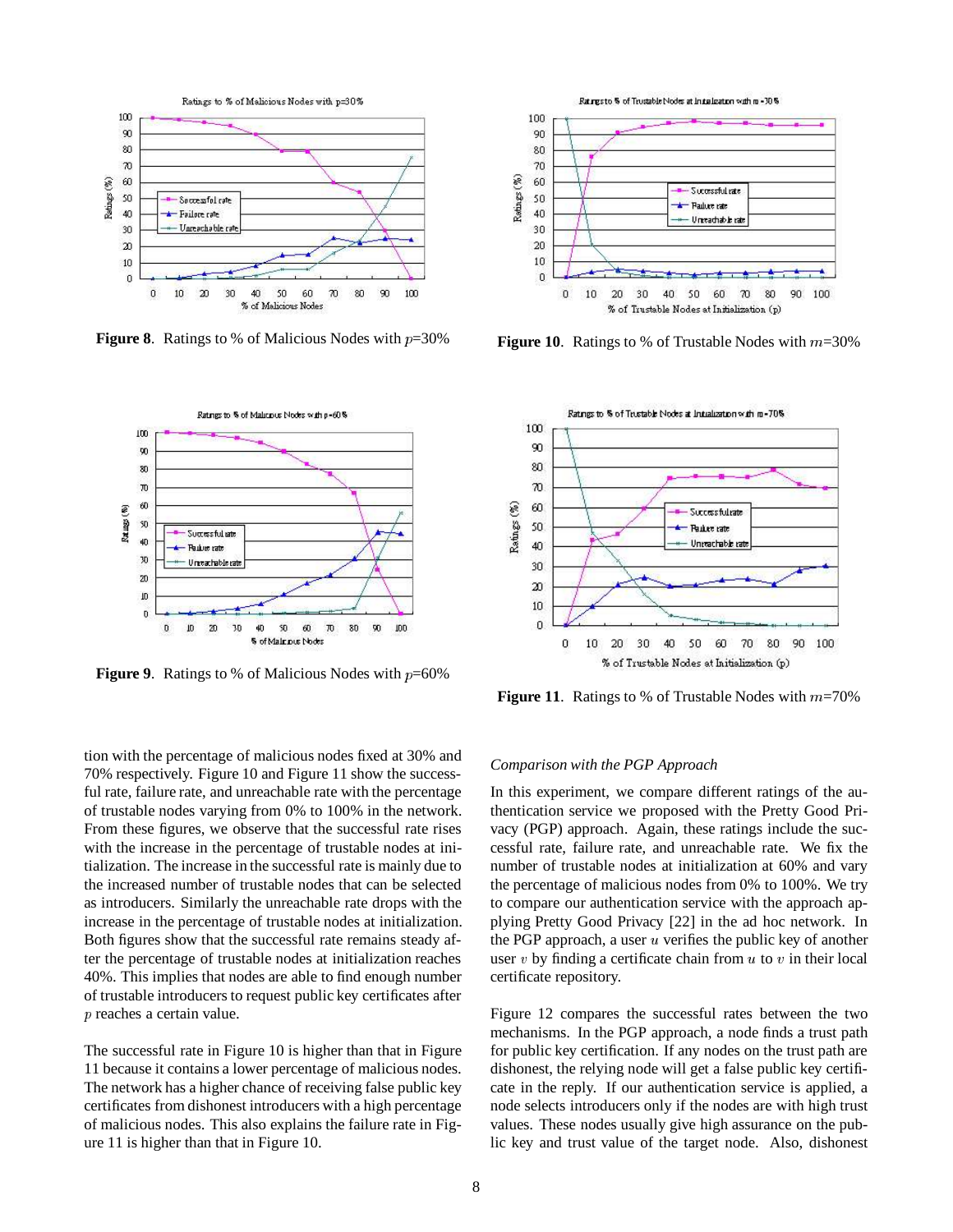users who issue false public key certificates can always be discovered and assigned with low trust values by our security operations, and they are rarely selected as introducers. Our trust- and clustering-based authentication service reduces the chance for selecting malicious nodes as introducers in the future. In Figure 12, we find that our authentication service has a much higher successful rate than that of the PGP approach in facing dishonest users.



**Figure 12**. Comparison of Successful Rate to % of Malicious Nodes

Figure 13 compares the failure rate between the two mechanisms as above. In the PGP approach, nodes only select introducers by random, and malicious nodes may succeed in replying false public key certificates. The failure rate is very high with the random algorithm. With the introducer selection algorithm in our authentication service, trust values are updated from time to time to maintain high security in public key authentication. Also, dishonest users reply with false certificates are usually discovered and recorded, so they will not be selected as introducers again. Consequently, the failure rate in our approach is relatively low.



Failure Rate to % of Malicious Nodes

**Figure 13**. Comparison of Failure Rate to % of Malicious Nodes

Figure 14 compares the unreachable rate among the two mechanisms as above. In the PGP approach, nodes select other nodes as introducers randomly, so the probability for not finding any or enough introducersis extremely low. However, in our authentication mechanisms, there is a probability that all the possible introducers are found to be malicious. In this case, the request messages will not be sent, so the target node is regarded as unreachable.





**Figure 14**. Comparison of Unreachable Rate to % of Malicious Nodes

# 6. CONCLUSIONS

In this paper, we describe a solution to provide a secure authentication service in mobile ad hoc networks. Our design is motivated by the fact that honest nodes can become malicious due to sudden attacks. Therefore, our design has to work in the presence of dishonest users who sign false public key certificates. The solution has to be secure and fully distributed to operate in a mobile ad hoc network whose nodes are easy to be compromised. To this end, we propose an authentication service based on a trust model with quantitative authentication metrics and a clustering-based network model. Our trust model follows the "web of trust" model with our own contribution. Our clustering-based network model enhances the monitoring power among nodes, so it ensures the correctness in obtaining the public keys and trust values within a cluster. The authentication service that we propose is secure and fully distributed. It adopts the certification approach in public key authentication. We devise a new mechanism in public key certification that is able to discover and isolate dishonest users who signed false certificates. We conduct evaluation to compare our approach with the Pretty Good Privacy approach in defending against malicious nodes in the public key authentication. Our authentication service is shown to be effective in protecting network security from dishonest users in the inherently insecure and unreliable network. It is a secure, fully-distributed, and highly available solution in the mobile ad hoc network.

## 7. ACKNOWLEDGMENTS

The work described in this paper was fully supported by two grants, RGC Project No. CUHK4182/03E and UGC Project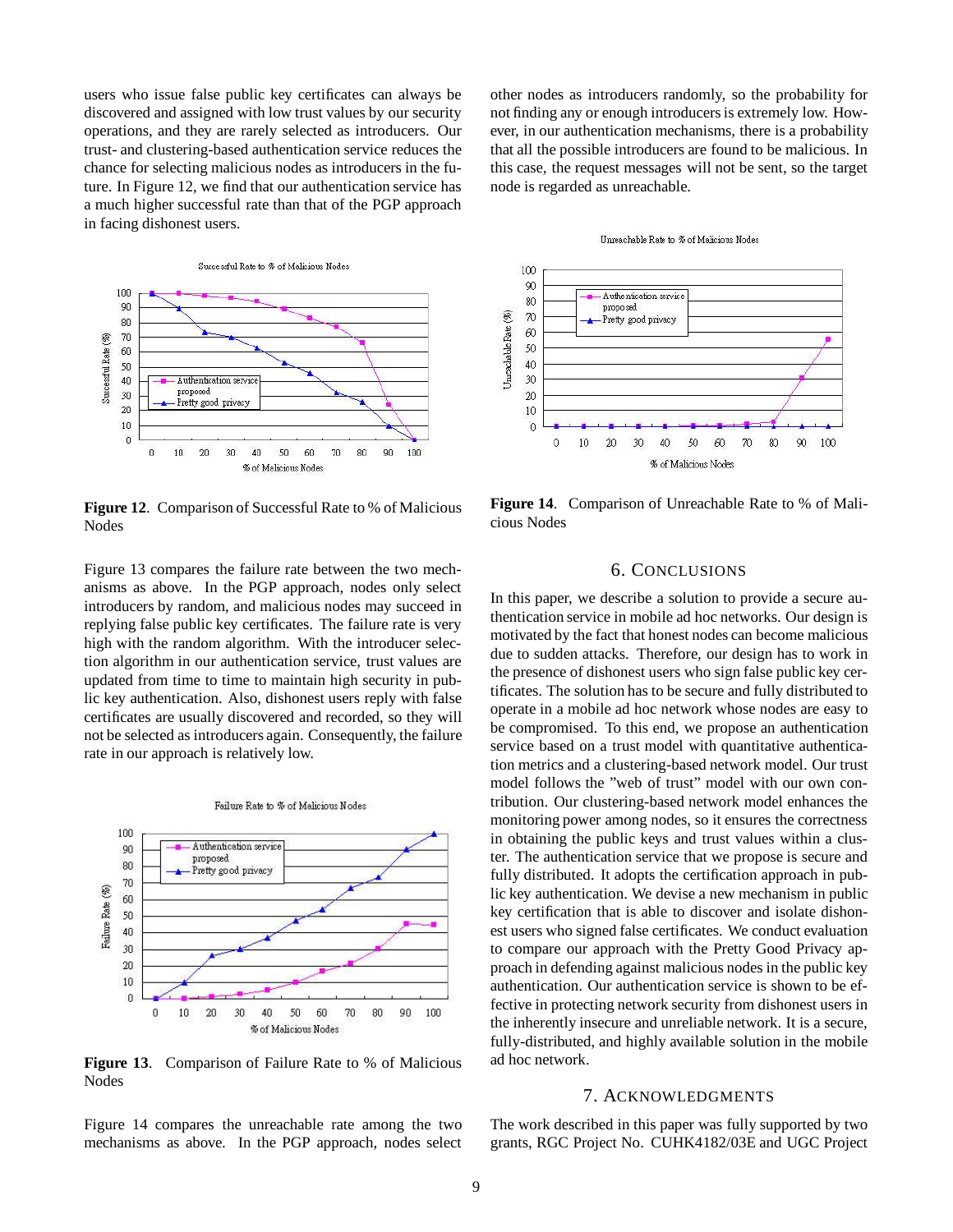No. AoE/E-01/99, of the Hong Kong Special Administrative Region, China.

## **REFERENCES**

- [1] C. Elliott and B. Heile, "Self-Organizing, Self-Healing Wireless Networks," *Proceedings 2000 IEEE Aerospace Conference*, vol. 1, pp. 149–156, 2000.
- [2] V. Karpijoki, "Security in Ad Hoc Networks," Helsinki University of Technology, Tik-110.501 Seminar on Network Security, Telecommunications Software and Multimedia Laboratory, 2000.
- [3] S. Garfinkel, "PGP: Pretty Good Privacy," O'Reilly & Associates Inc., USA, 1995.
- [4] A. Abdul-Rahman, "The PGP trustmodel," *EDI-Forum: the Journal of Electronic Commerce*, April 1997.
- [5] J-P. Hubaux, L. Buttyan, and S. Capkun, "The Quest for Security in Mobile Ad Hoc Networks," *Proceedings of the 2001 ACM International Symposium on Mobile ad hoc networking & computing*, Long Beach, CA, USA, pp. 146–155, October 4-5 2001.
- [6] Y. P. Chen and A. L. Liestman, "A Zonal Algorithm for Clustering Ad Hoc Networks," *International Journal of Foundations of Computer Science*, vol. 14, pp. 305–322, April 2003.
- [7] S. Kent, "Evaluating Certification Authority Security," *Proceedings 1998 IEEE Aerospace Conference*, vol. 4, pp. 319–327,1998.
- [8] "Internet X.509 Public Key Infrastructure," draft-ietfpkix-roadmap-06.txt, 2002.
- [9] J. Kohl and B. Neuman, "The Kerberos network authentication service (version 5)," RFC-1510, June 1991.
- [10] W. Ford, "Public-Key Infrastructure Interoperation," *Proceedings 1998 IEEE Aerospace Conference*, vol. 4, pp. 329–333, 1998.
- [11] L. Gong, "Increasing Availability and Security of an Authentication Service," *IEEE Journal on Selected Areas in Communications*, vol. 11, no. 5, June 1993.
- [12] T. Wu, M. Malkin, and D. Boneh, "Building Intrusion Tolerant Applications," *Eighth USENIX Security Symposium*, pp. 79–92, Washington, D.C., August 23-26 1999.
- [13] L. Zhou and Z. J. Hass, "Securing Ad Hoc Networks," *IEEE Networks Magazine*, vol. 13, issue 6, 1999.
- [14] J. Kong, P. Zerfos, H. Luo, S. Lu, and L. Zhang, "Providing Robust and Ubiquitous Security Support for Mobile Ad-Hoc Networks," *Proceedings of the 9th International Conference on Network Protocols (ICNP)*, Riverside, California, USA, pp. 251–260, November 11-14 2001.
- [15] M. Gerla and J. T. C. Tsai, "Multicluster, Mobile, Multimedia Radio Network," *ACM-Baltzer Journal of Wireless Networks*, vol. 1, no. 3, pp. 255–256, 1995.
- [16] S. Basagni, "Distributed Clustering for Ad Hoc Networks," *Proceedings of ISPAN'99 International Symposium On Parallel Architectures, Algorithms, and Networks*, pp. 310–315, 1999.
- [17] A. D. Amis, R. Prakash, T. H. P. Vuong, and D. T. Huynh, "Max-min D-cluster Formation in Wireless Ad Hoc Network," *Proceedings of IEEE INFOCOM*, March 2000.
- [18] T. P. Chen and A. L. Liestman, "Approximating Minimum Size Weakly-connected Dominating Sets for Clustering Mobile Ad Hoc Networks," *The Third ACM International Symposium on Mobile Ad Hoc Networking and Computer (MobiHoc '02)*, pp. 164–172, June 2002.
- [19] "How PGP Works," Chapter 1 of the document Introduction to Cryptography in the PGP 6.5.1 documentation, Copyright ©1990-1999 Network Associates, Inc. and its Affiliated Companies.
- [20] T. Beth, B. Malte, and K. Birgit, "Valuation of Trust in Open Networks," *Proceedings of the Conference on Computer Security*, Sprintger-Verlag, New York, pp. 3– 18, 1994.
- [21] P. Zimmermann, "The Official PGP User's Guide," MIT Press, Cambridge, MA, June 1995.
- [22] W. Stallings, "Protect Your Privacy: A Guide for PGP Users," Prentice-Gall, Inc., Uppder Saddle River, NJ, 1995.
- [23] M. K. Reiter and S. G. Stubblebine, "Resilient Authentication using Path Independence," *IEEE Transactions on Computers* vol. 47, no. 12, pp. 1351–1362, December 1998.
- [24] A. Abdul-Rahman and S. Halles, "A Distributed Trust" Model," *In New Security Paradigms Workshop '97*, pp. 48–60, 1997.
- [25] X. Zeng, R. Bagrodia, and M. Gerla, "GloMoSim: a Library for Parallel Simulation of Large-scale Wireless Networks," *Proceedings of the 12th Workshop on Parallel and Distributed Simulations (PADS '98)*, Banff, Alberta, Canada, May 26-29 1998.